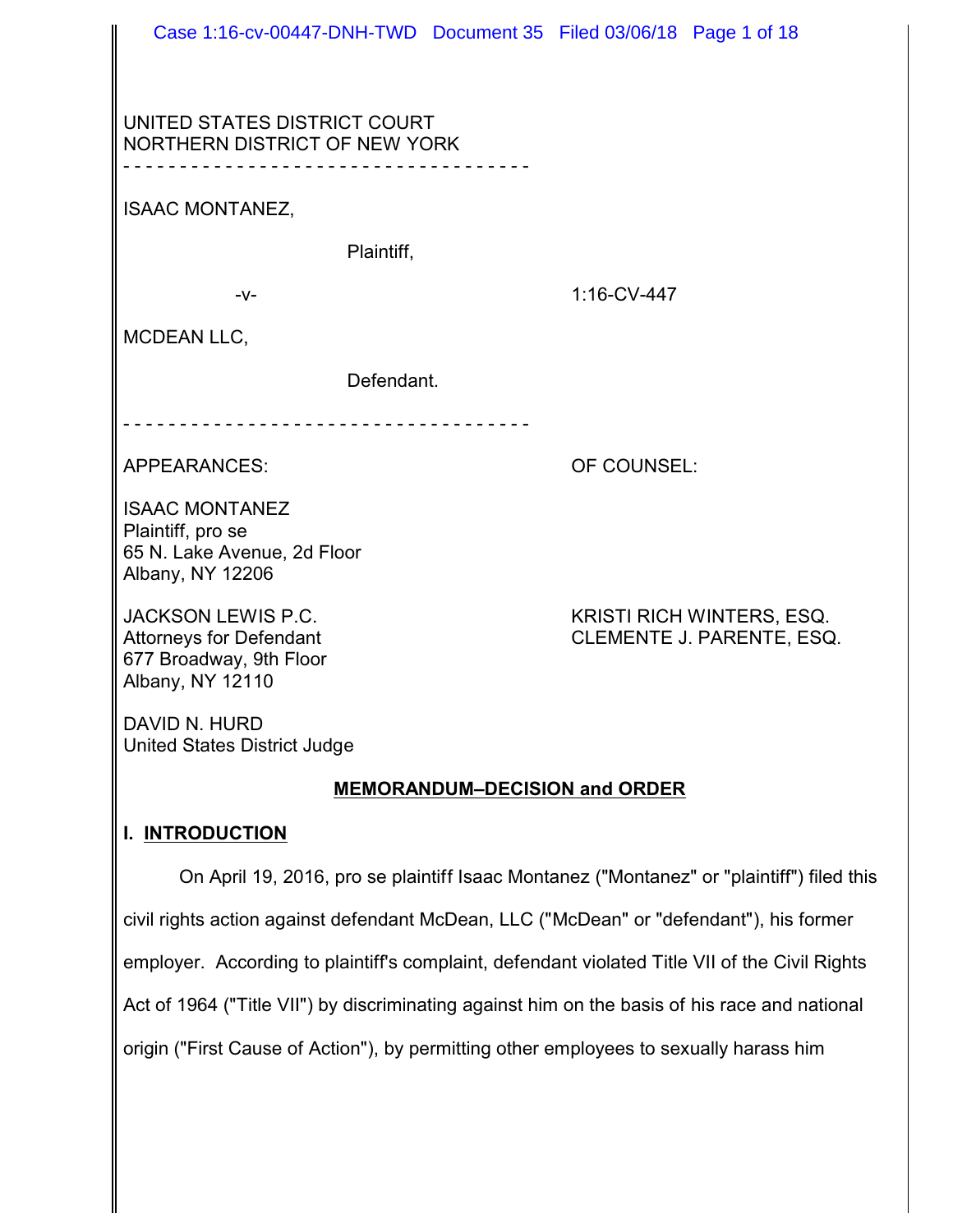("Second Cause of Action"), and by retaliating against him after he filed a complaint with the New York State Division of Human Rights ("DHR") ("Third Cause of Action").

On August 29, 2017, McDean moved pursuant to Federal Rule of Civil Procedure ("Rule") 56 seeking summary judgment on all of Montanez's claims. According to defendant, the undisputed facts show that plaintiff was terminated after he repeatedly violated workplace rules. The motion is fully briefed and will be considered on the basis of the submissions without oral argument.

### **II. BACKGROUND**

The following facts are undisputed unless otherwise noted. $1$  McDean operates a franchised McDonald's restaurant (the "Restaurant") located at 391 Central Avenue in Albany, New York. In April of 2015, General Manager Matthew Mead ("Mead") hired Montanez, a hispanic male of Puerto Rican descent, to work as a "crew member" at the Restaurant.<sup>2</sup> In that role, plaintiff reported to both Mead and to Guest Services Manager Carriann Schaub ("Schaub"). Plaintiff worked a full-time schedule at the Restaurant, from approximately 5:00 a.m. to 2:30 p.m., five days a week.

Montanez and other crew members were responsible for preparing food, washing dishes, and cleaning the bathrooms, floors, and other areas of the Restaurant. The Restaurant employed approximately ten crew members: five or six females and three

<sup>&</sup>lt;sup>1</sup> Montanez failed to properly contest McDean's Statement of Material Facts, ECF No. 32-5, despite being properly warned about the consequences that would flow from such a failure, ECF No. 32-6. However, mindful of his pro se status and of the potentially case-ending nature of defendant's motion, plaintiff's various submissions have been independently reviewed to identify any genuine disputes over the facts.

 $2$  Montanez testified in his deposition that he actually worked at the Restaurant for a three-week period before April of 2015, but was fired and then re-hired by Mead. Parente Decl. Ex. A ("Pl.'s Dep.").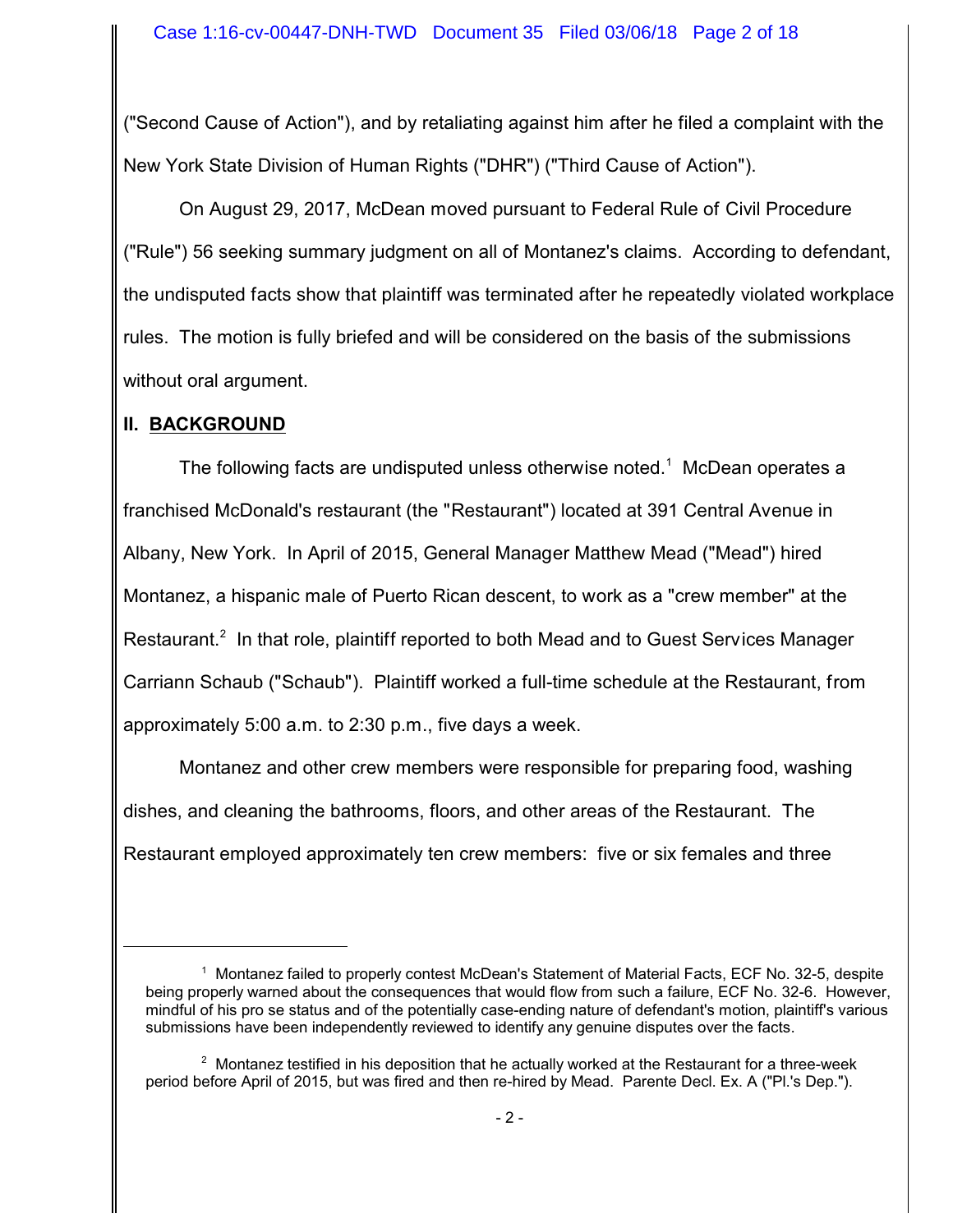males. All crew members were required to acknowledge and abide by various workplace policies, including three identified by the Restaurant as particularly relevant here.

First, the Restaurant's "Attendance Policy" authorized the immediate termination of an employee who failed to provide advance notice to management of an inability to work a scheduled shift (known as a "no call/no show"). Second, the "Crew Meal/Break Policy" limited the circumstances in which an employee could eat Restaurant food during a shift. Third, the "Offenses/Conduct While Working Policy" authorized disciplinary action, up to and including immediate termination, if an employee failed to provide advance notice to management of an inability to work a scheduled shift or if an employee gave away food or other company products.

 Montanez's brief tenure as a Restaurant crew member was riddled with disciplinary issues. For instance, Mead was forced warn plaintiff to stop smoking while he was on the clock; i.e., to stop taking unauthorized trips to the dumpster behind the Restaurant while on duty. According to defendant, trash removal was primarily the responsibility of the Restaurant's two maintenance employees, not crew members like plaintiff.

On May 5, 2015, Schaub confronted Montanez about the same issue after she caught him returning to work through the front door.<sup>3</sup> Plaintiff became "very agitated and combative" in response to this exchange. When Schaub instructed him to clock out and go home for the day, plaintiff refused. According to plaintiff, he then "blacked out" and exited through the back door, tripping the Restaurant's security alarm. Eventually, Schaub was forced to call

 $3$  Montanez claims he had permission from Schaub to take out the trash. According to defendant, crew members need a manager's key to open the back door from the outside, which is given out only when a manager authorizes the disposal of trash. Plaintiff did not have the key.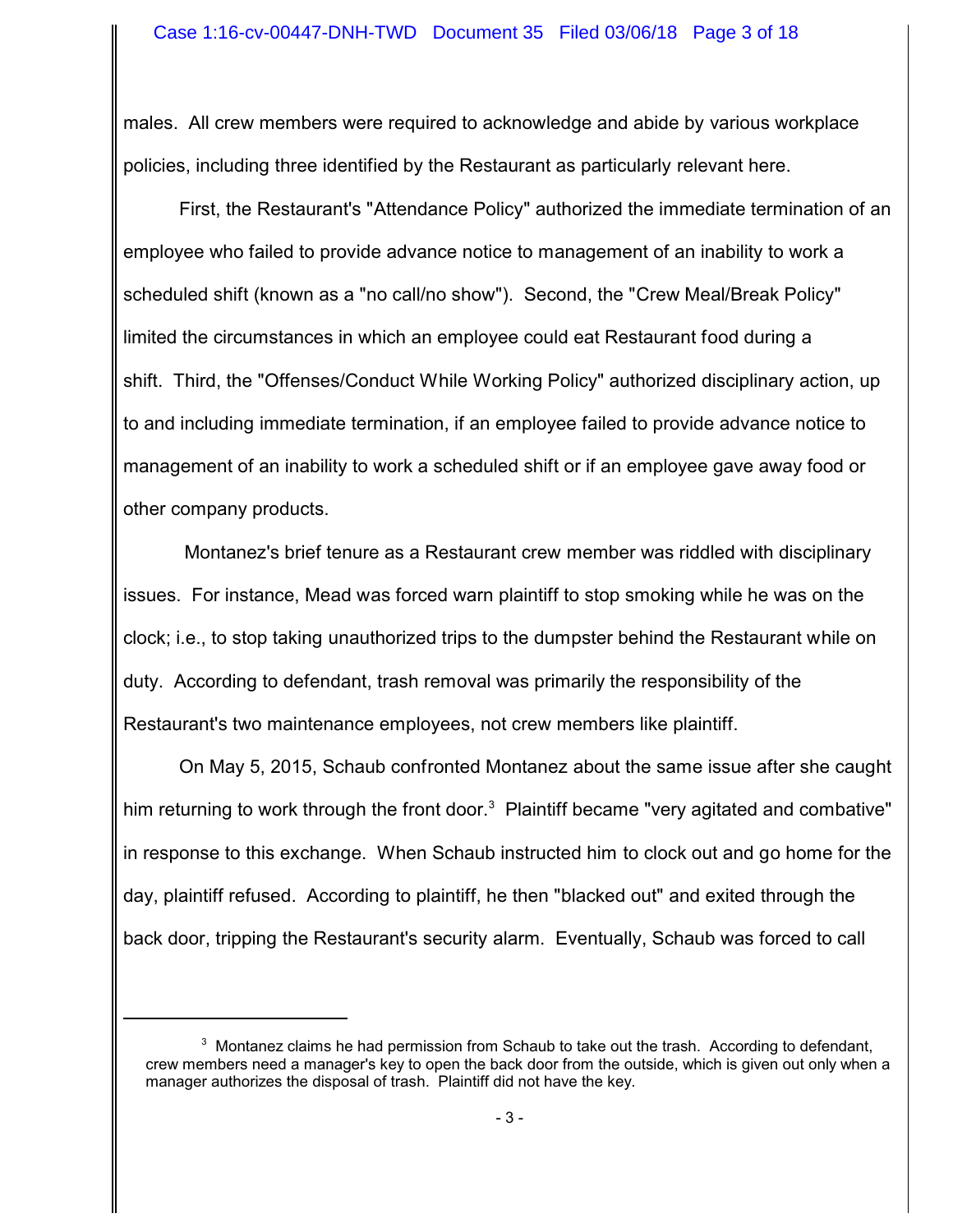the police for assistance in removing plaintiff from the Restaurant. Schaub told plaintiff not to return to work until he spoke with Mead.

Later that day, Schaub filled Mead in on her confrontation with Montanez. Mead reviewed the Restaurant's surveillance footage to confirm her account of the incident. According to defendant, the footage "clearly showed" plaintiff "going out the back door in violation of Restaurant policy." Mead also verified Schaub's account of the confrontation with Shift Manager Margarita Nunez ("Nunez"), an eyewitness to the encounter.

Two days later, on May 7, 2015, Mead met with Montanez to discuss the incident. During the meeting, plaintiff complained to Mead that Schaub had "made sexual advances toward him because on one occasion she asked him if he wanted to go out with her." Plaintiff also complained to Mead that Schaub and Kitchen Manager Orlando Collazo–Nieves ("Collazo–Nieves") had called him a "fake Puerto Rican" and accused him of "want[ing] to be black" after discovering plaintiff was dating an African–American woman.

After hearing Montanez's complaints, Mead determined that both plaintiff and Schaub had overreacted that day. Mead reminded plaintiff that he was not permitted to go out the back door to smoke during his shift and explained to plaintiff that the Restaurant's management "would put the incident behind him." Plaintiff returned to his normal work schedule at the Restaurant.

A week later, on May 14, 2015, Montanez filed an administrative charge with the DHR in which he alleged discrimination and harassment based on his race, national origin, gender, and disability. According to plaintiff's administrative complaint, Schaub told him "she liked Spanish guys" and Collazo–Nieves made an inappropriate comment about plaintiff's girlfriend. Plaintiff further claimed that Schaub and Collazo–Nieves frequently engaged in

- 4 -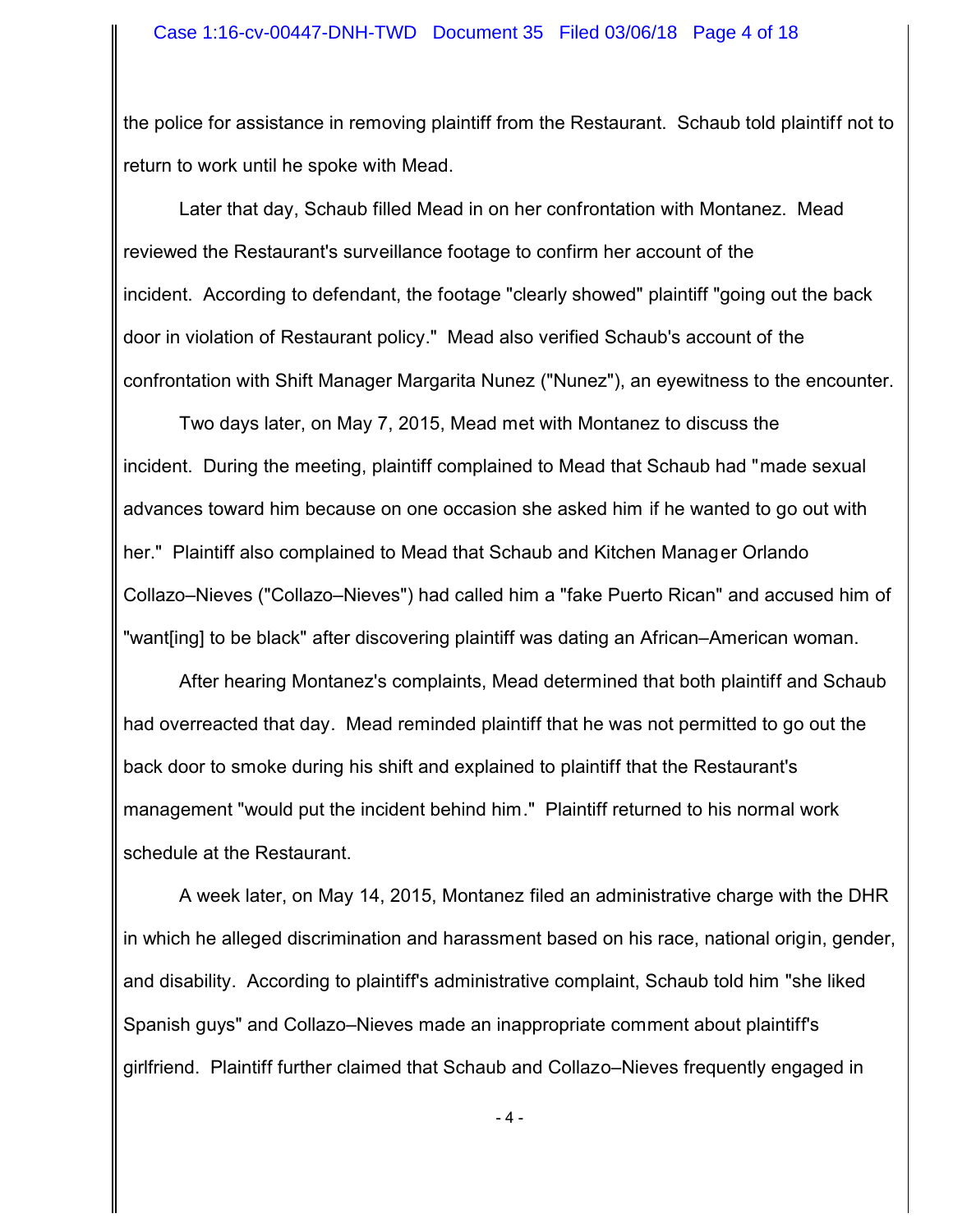conversation of a sexual nature. Finally, plaintiff alleged that Schaub and Collazo–Nieves stopped allowing him to take smoke breaks while he took out the trash after he told them he suffered from depression.

On May 22, 2015, Area Manager Clarence Dixon ("Dixon"), Mead's direct supervisor, went to the Restaurant to speak with Montanez and to investigate the allegations plaintiff made in his DHR complaint. Plaintiff told Dixon that Nunez was harassing him and that she had made at least one derogatory comment about African–Americans. Dixon spoke with Nunez, Schaub, Collazo–Nieves, and other Restaurant employees, but could not substantiate any of plaintiff's claims. Instead, Dixon concluded that plaintiff had been "insubordinate and abusive" in his interactions with Nunez and other Restaurant managers.

On June 5, 2015, Montanez received a written warning after he again took out the trash without authorization. Five days later, on June 10, plaintiff was sent home after Shift Manager Nakaya Brown ("Brown") saw him eating a hamburger during his shift. Plaintiff admits that he "took a bite of a hamburger," but argues that "[e]verybody used to eat" while on duty. When Mead found out about this, he reviewed the Restaurant's surveillance footage and confirmed Brown's account.

On June 11, 2015, on the basis of this policy violation, Mead issued another written warning to Montanez. At that time, Dixon and Mead met with plaintiff and reminded him that eating Restaurant food on duty was theft and could result in his immediate termination. In addition, both managers informed plaintiff he was being placed on a ninety-day probationary period in which any further policy violations would result in his termination. Plaintiff refused to sign this final written warning.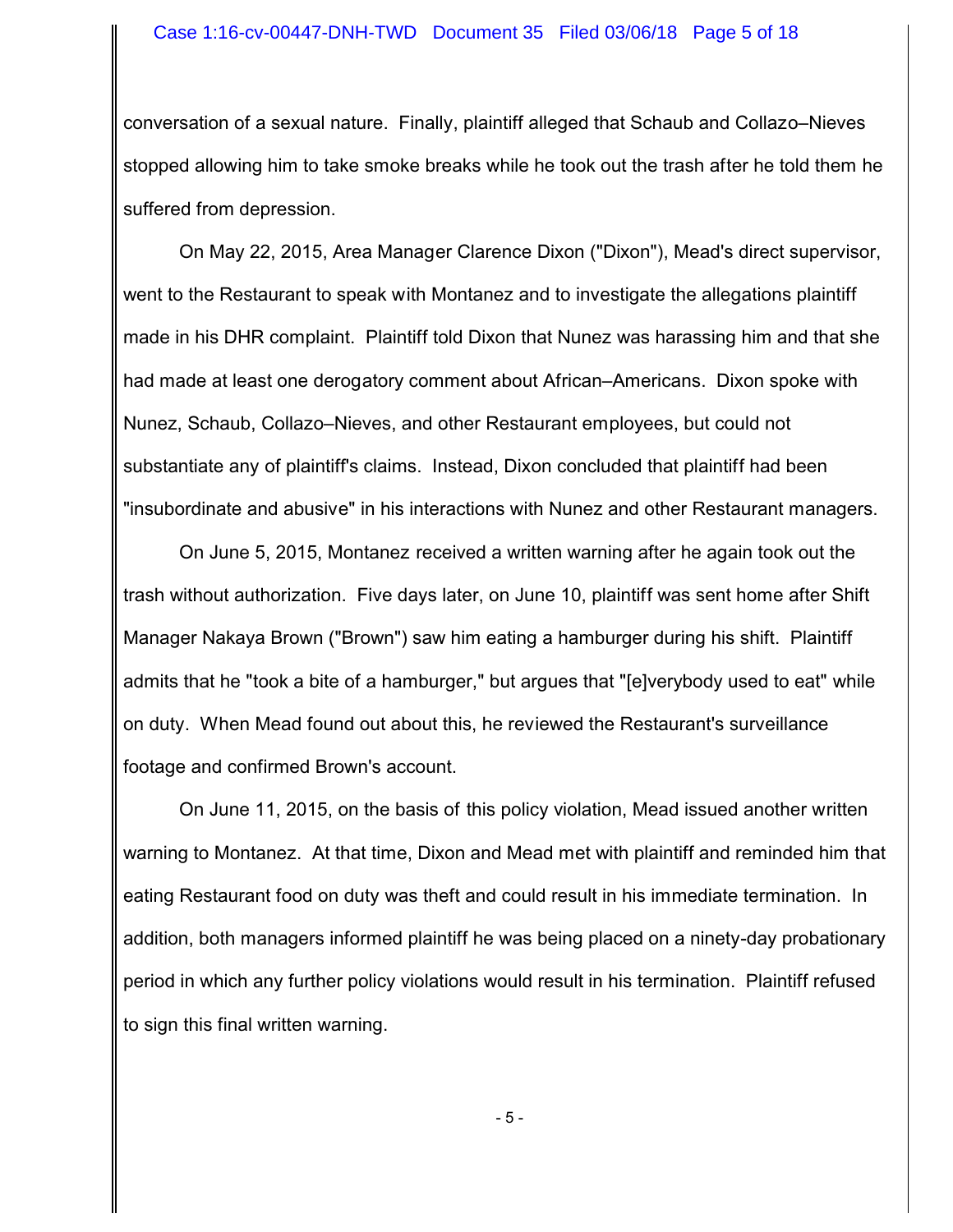On June 16, 2015, Montanez was given another written warning after he took an overlong lunch break. However, Mead and Dixon did not fire plaintiff at this point. Instead, plaintiff continued working until July 3, when Briseiada Vasquez ("Vasquez"), a pregnant employee who worked alongside plaintiff, reported to Schaub that plaintiff had made "inappropriate comment[s] about her need to constantly use the bathroom." Schaub informed Mead, who spoke with plaintiff. Plaintiff became "loud and confrontational" and accused Vasquez of "setting him up." Mead told plaintiff that his behavior was inappropriate and sent him home.

Although he was scheduled to work on July 5, 2015, Montanez did not show up or call in to let the Restaurant know he would not be able to work that day. According to plaintiff, Mead had given him the day off. The next day, July 6, plaintiff again failed to show up to work or to call in even though he was scheduled to work a shift at the Restaurant.

On July 7, 2015, Mead suspended Montanez until he could meet with Dixon to discuss the matter. Plaintiff filed another DHR complaint later that same day. This administrative charge included complaints about Schaub, Nunez, and Brown. Among other things, plaintiff's second complaint stated he was reprimanded by Brown after being "seen eating on duty" and was shouted at by Schaub after telling Vasquez she "could not leave her workstation" to use the restroom.

On July 13, about a week after the suspension first began, Montanez met with Dixon. Although he admitted he did not show up to work on July 6 or call in to report his absence, plaintiff claims a co-worker told him no to come in until he spoke with Mead. Nevertheless, Dixon and Mead concluded that plaintiff's repeated policy violations, and in particular his July 6 "no call/no show" during probation, warranted termination.

- 6 -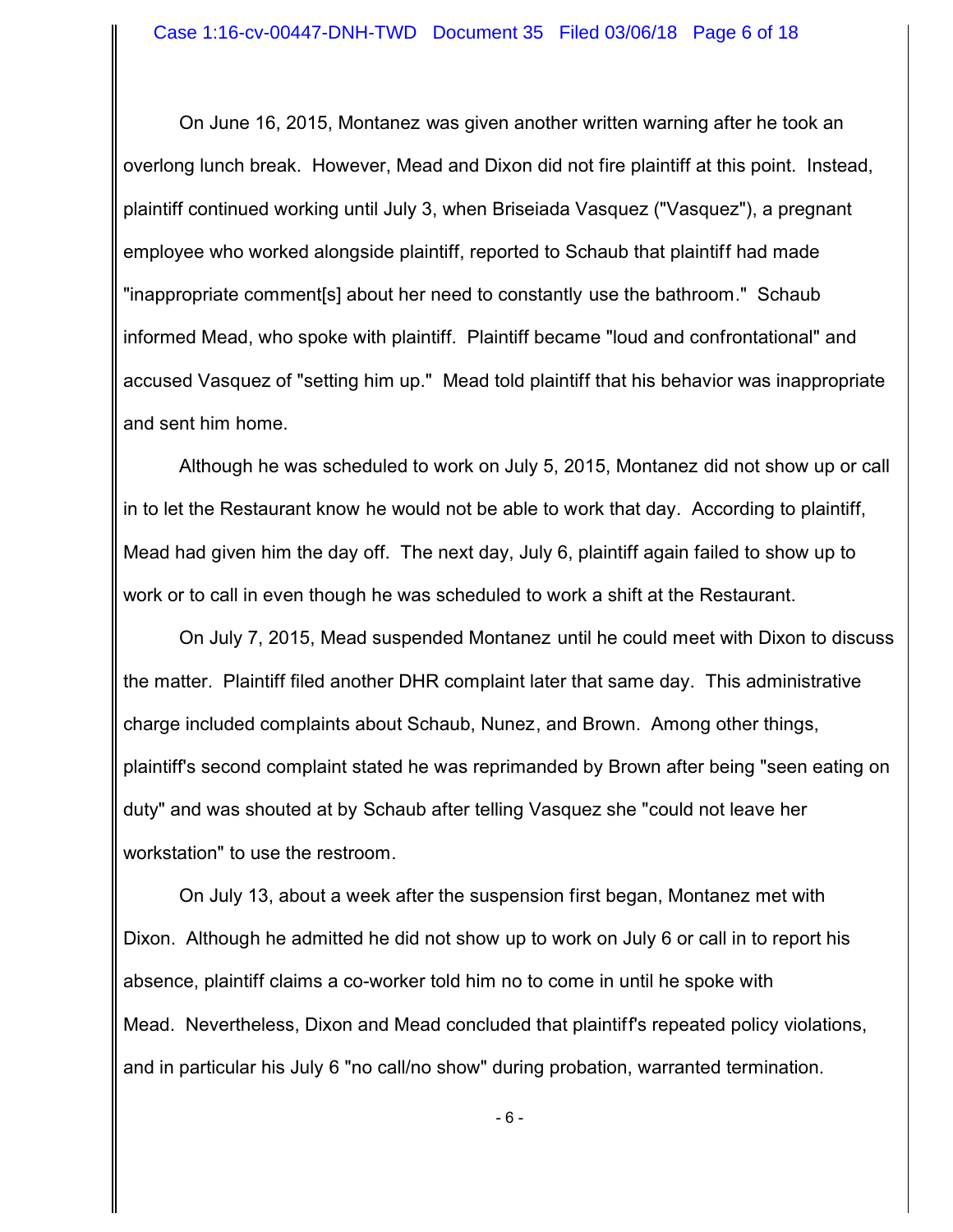On November 10, 2015 and December 31, 2015, the DHR issued separate orders dismissing Montanez's administrative complaints after completing investigations into the allegations. Thereafter, plaintiff received a "Dismissal and Notice of Rights" from the U.S. Equal Employment Opportunity Commission ("EEOC"). This action followed.

### **III. LEGAL STANDARD**

The entry of summary judgment is warranted when "the pleadings, depositions, answers to interrogatories, and admissions on file, together with the affidavits, if any, show that there is no genuine issue as to any material fact and that the moving party is entitled to a judgment as a matter of law." Celotex Corp. v. Catrett, 477 U.S. 317, 322 (1986) (citing FED. R. CIV. P. 56(c)); see also Anderson v. Liberty Lobby, Inc., 477 U.S. 242, 247 (1986).

A fact is "material" for purposes of this inquiry if it "might affect the outcome of the suit under the governing law." Anderson, 477 U.S. at 248; see also Jeffreys v. City of N.Y., 426 F.3d 549, 553 (2d Cir. 2005). A material fact is genuinely in dispute "if the evidence is such that a reasonable jury could return a verdict for the nonmoving party." Anderson, 477 U.S. at 248.

When summary judgment is sought, the moving party bears the initial burden of demonstrating that there is no genuine issue of material fact to be decided with respect to any essential element of the claim. Anderson, 477 U.S. at 250 n.4. The failure to meet this burden warrants denial of the motion. Id. In the event this initial burden is met, the opposing party must show, through affidavits or otherwise, that there is a material issue of fact for trial. Id. at 250.

A court deciding a summary judgment motion must resolve any ambiguities and draw all inferences from the facts in a light most favorable to the nonmoving party. Jeffreys, 426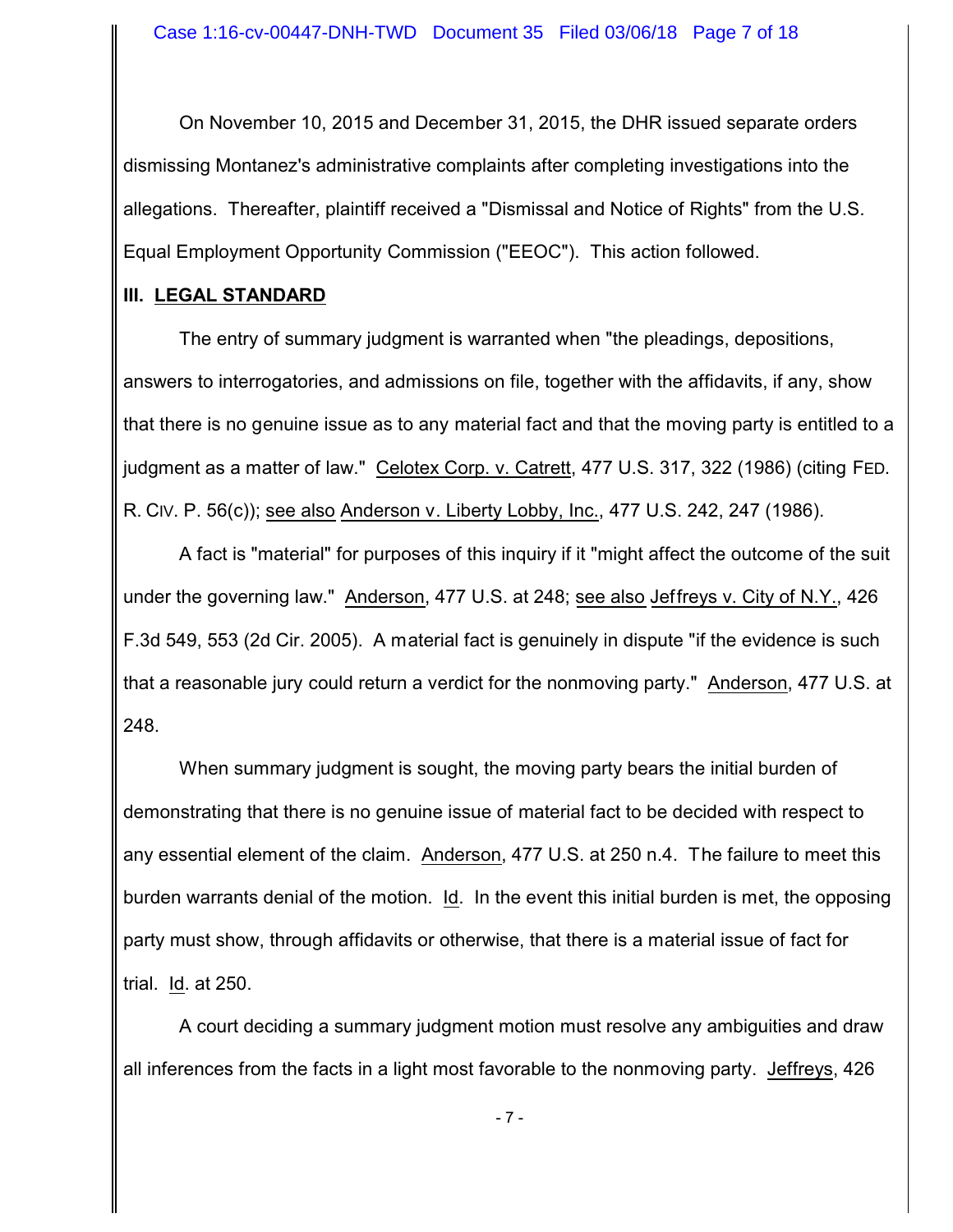F.3d at 553. Accordingly, summary judgment is inappropriate where "review of the record reveals sufficient evidence for a rational trier of fact to find in the [non-movant's] favor." Treglia v. Town of Manlius, 313 F.3d 713, 719 (2d Cir. 2002) (citation omitted); see also Anderson*,* 477 U.S. at 250 (holding that summary judgment is appropriate only when "there can be but one reasonable conclusion as to the verdict").

Finally, when "a party moves for summary judgment against a *pro se* litigant, courts afford the non-moving party 'special solicitude.'" Sec. & Exch. Comm'n v. Penn, 225 F. Supp. 3d 225, 233 (S.D.N.Y. 2016) (quoting Tracy v. Freshwater, 623 F.3d 90, 101 (2d Cir. 2010)). For instance, "[d]istrict courts must read a *pro se* litigant's pleadings liberally and interpret them to raise the strongest arguments that they suggest," and in general courts "are less demanding of [*pro se*] litigants generally, particularly where motions for summary judgment are concerned." Id. (citations and internal quotation marks omitted).

### **IV. DISCUSSION**

McDean contends that Montanez's various civil rights claims must be dismissed because it is undisputed that the Restaurant properly terminated plaintiff in response to his repeated violations of workplace policies. Plaintiff, for his part, claims he was "set-up" by "managers," who gave him permission to take the trash out. In addition, plaintiff argues that defendant's managers retaliated against him by scrutinizing his work, giving him menial tasks, and writing him up "for any reasons." Finally, plaintiff claims other employees were permitted to eat and smoke on duty.

# **A. Title VII Discrimination** (First Cause of Action)

Montanez's complaint asserts a discrimination claim based on his race and national origin. At summary judgment, this claim is subject to the analytical framework first introduced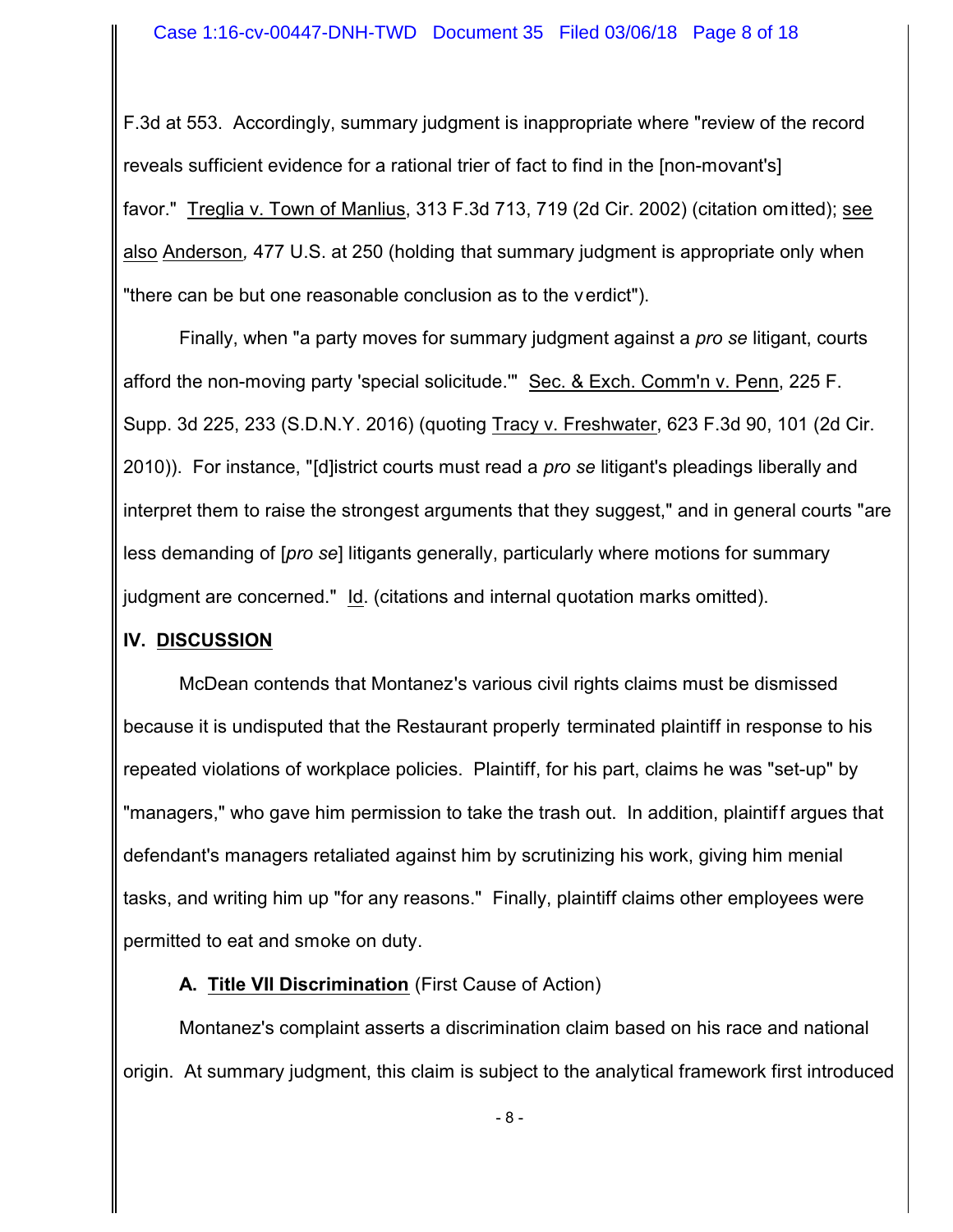in McDonnell Douglas Corp. v. Green, 411 U.S. 792 (1973), a three-part burden-shifting scheme laid out by the Supreme Court in an effort to "sharpen the inquiry into the elusive factual question of intentional discrimination." Bucalo v. Shelter Island Union Free Sch. Dist., 691 F.3d 119, 128 (2d Cir. 2012) (citation omitted).

"This framework places the initial burden of establishing a prima facie case of discrimination on the plaintiff, who must demonstrate that: (1) he is a member of a protected class; (2) he was qualified for the position in question; (3) he suffered an adverse employment action; and (4) the adverse action took place under circumstances giving rise to an inference of discrimination." Croons v. N.Y. State Office of Mental Health, 18 F. Supp. 3d 193, 202 (N.D.N.Y. 2014) (citing Ruiz v. Cty. of Rockland, 609 F.3d 486, 491 (2d Cir. 2010)).

"A plaintiff's burden of establishing a *prima facie* case is *de minimis*." Abdu–Brisson v. Delta Air Lines, Inc., 239 F.3d 456, 467 (2d Cir. 2001). Once the plaintif f clears this initial hurdle, "[t]he burden then shifts to the defendant to offer 'legitimate and non-discriminatory reasons for the adverse employment action demonstrate in plaintiff's prima facie case.'" Croons, 18 F. Supp. 3d at 202 (quoting Risco v. McHugh, 868 F. Supp. 2d 75, 99 (S.D.N.Y. 2012)).

The burden at this stage is also "light," and "[t]he employer need not persuade the court that it was motivated by the reason it provides; rather it must simply articulate an explanation that, if true, would connote lawful behavior." Croons, 18 F. Supp. 3d at 202-03 (citation omitted). In other words, "[t]his burden is one of production, not persuasion; it can involve no credibility assessment." Id. (citation and internal quotation marks omitted).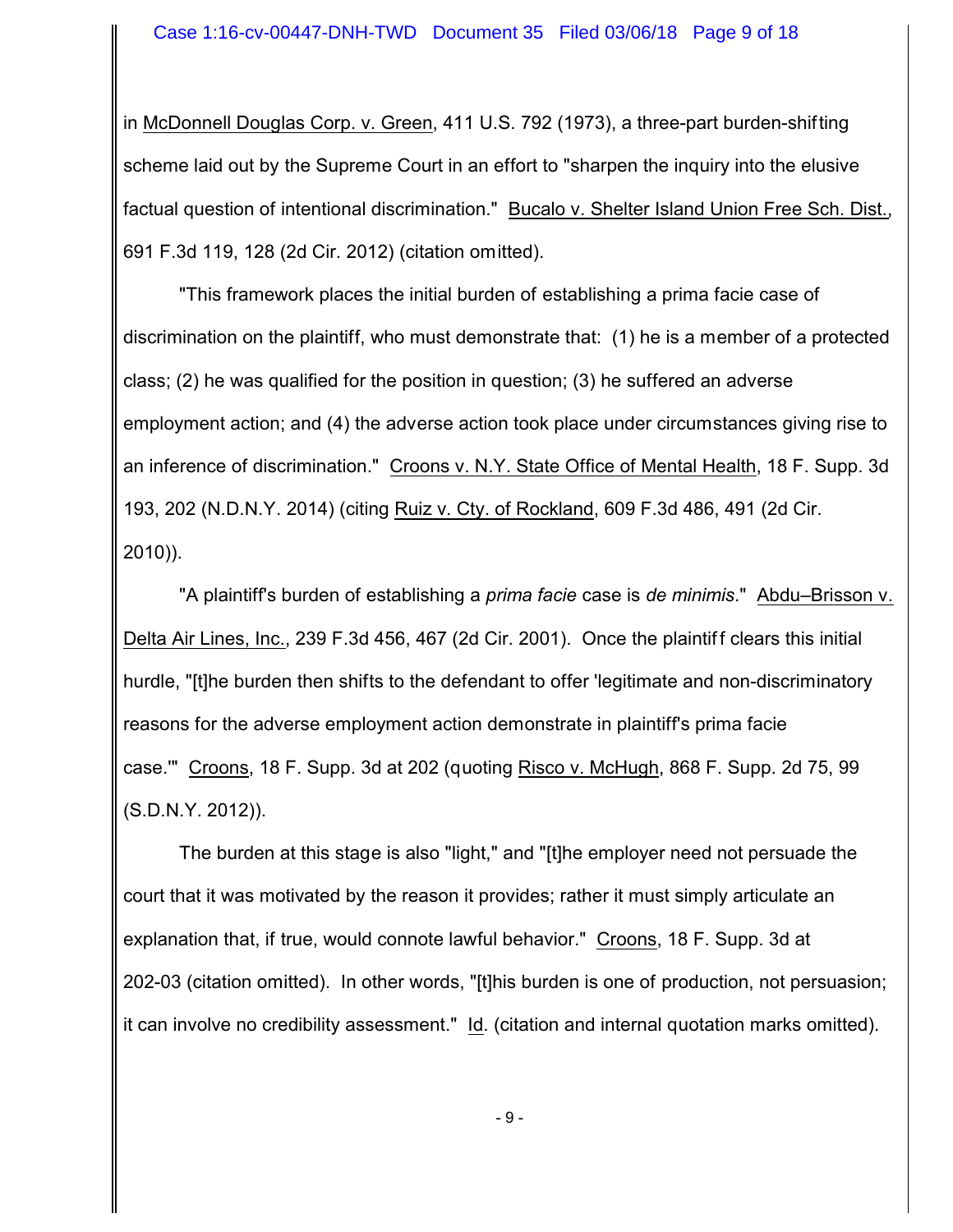"If the defendant satisfies its burden of production, then the presumption raised by the prima facie case is rebutted and drops from the case." Bucalo, 691 F.3d at 129 (citation and internal quotation marks omitted). "At the final stage, the plaintiff then has 'the opportunity to demonstrate that the proffered reason was not the true reason for the employment decision'—a burden that 'merges with the ultimate burden of persuading the court that [ ]he has been the victim of intentional discrimination."" Id. (quoting Texas Dep't of Cmty. Affairs v. Burdine, 450 U.S. 248, 256 (1981)).<sup>4</sup>

"[I]n order to raise an issue of fact that is sufficiently material to defeat a motion for summary judgment, the plaintiff must produce more than simply some evidence; it must be enough evidence to support a rational finding that the defendant's explanation for the adverse action is actually a pretext to disguise discrimination." Croons, 18 F. Supp. 3d at 203 (citation omitted). In making this determination, a court may examine "the strength of the plaintiff's prima facie case, the probative value of the proof that the employer's explanation is false, and any other evidence that supports [or undermines] the employer's case." Bader, 985 F. Supp. 2d at 305.

At the outset, the context of this case is somewhat noteworthy: Mead, Montanez's direct supervisor, is the manager who made the initial decision to hire him. Mead is also the manager who later chose to terminate him, and he did so in a relatively short span of time. Varno v. Jefferson Cty. Dep't of Planning, 2015 WL 5602965 at \*5 (N.D.N.Y. Sept. 23, 2015) ("Courts have ruled that a strong inference that discrimination was not a motivating factor in an employee's discharge is created when the individual who made the discharge

<sup>&</sup>lt;sup>4</sup> "Although intermediate evidentiary burdens shift back and forth under this framework, '[t]he ultimate burden of persuading the trier of fact that the defendant intentionally discriminated against the plaintiff remains at all times with the plaintiff.'" Croons, 18 F. Supp. 3d at 203 (quoting Risco, 868 F. Supp. 2d at 99).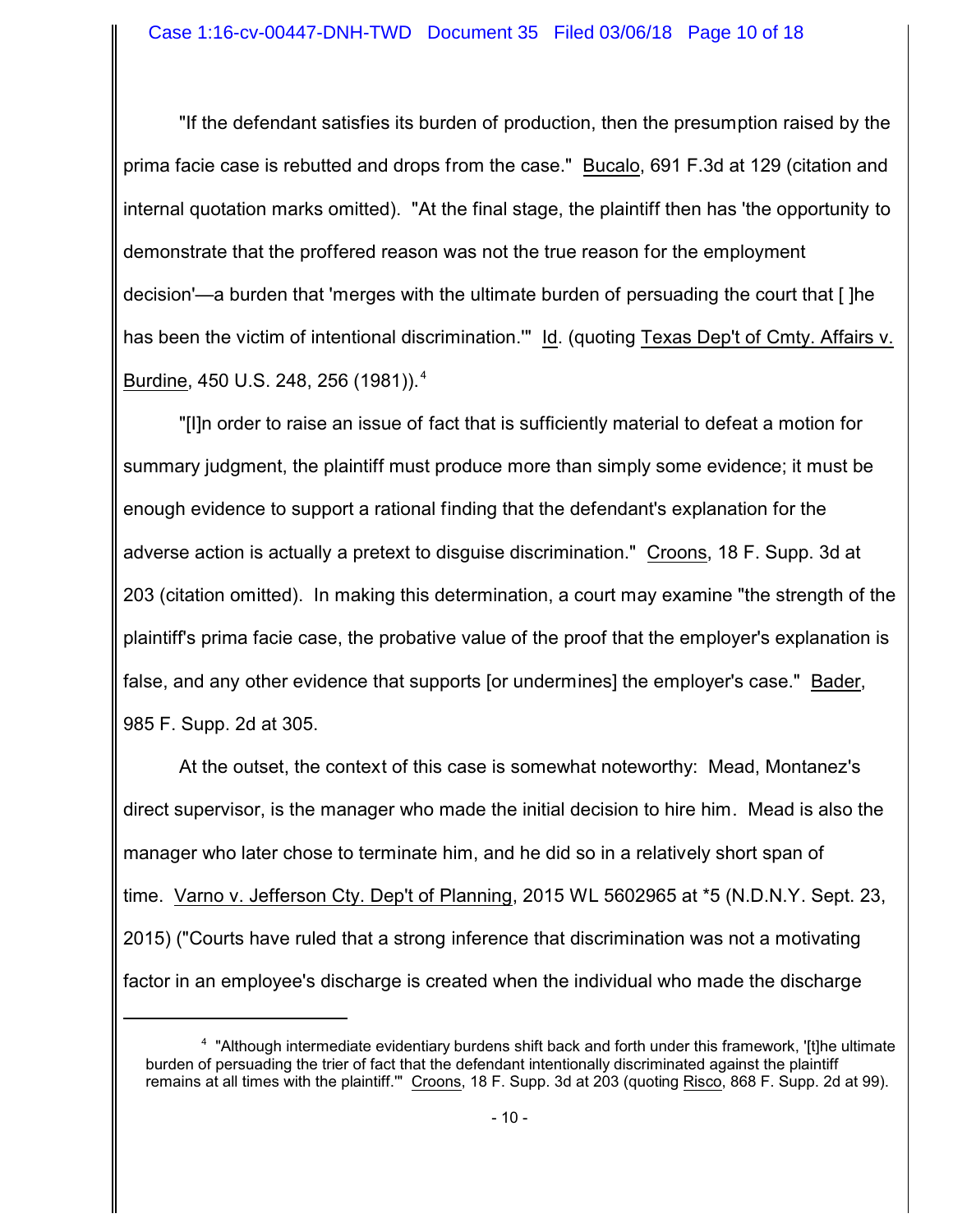decision is the same individual who hired the employee, and the hiring and discharge occur within a relatively short time span.").

Further, Montanez's complaints about being "forced to do menial tasks" and laboring under excessive "scrutiny" about his work performance are insufficient bases on which to sustain a discrimination claim. Regardless of whether or not other crew members were subjected to the exact same work responsibilities, the record indicates that "menial" tasks and close supervision were part and parcel of a crew member's job description and therefore neither one of these complaints constitutes an "adverse employment action" within the meaning of Title VII. See, e.g., Johnson v. Long Island Univ., 58 F. Supp. 3d 211, 222 (E.D.N.Y. 2014) ("A plaintiff sustains an adverse employment action if he or she endures a materially adverse change in the terms and conditions of employment."); MacEntee v. IBM (Int'l Business Machs.), 783 F. Supp. 2d 434, 446 (S.D.N.Y. 2011) (rejecting argument that close scrutiny of the plaintiff's workplace conduct constituted an adverse employment action).

In addition, Montanez's complaints about one or more of his fellow crew members making insensitive or even offensive comments about his national origin, or about his girlfriend's race, fail for substantially the same reason. See, e.g., Davis v. NYS Dep't of Corr. Attica Corr. Facility P.O. Box 149 Attica, N.Y. 14011, 46 F. Supp. 3d 226, 236 (W.D.N.Y. 2014) ("Whispering, gossiping, and making negative comments about an employee [ ] do not rise to the level of an adverse employment action . . . .").

This leaves for consideration the issues of Montanez's placement on disciplinary probation<sup>5</sup> beginning June 11 and his discharge just over one month later on July 13. In this

<sup>&</sup>lt;sup>5</sup> See, e.g., Johnson, 58 F. Supp. 3d at 223 (suggesting that being placed on probation might constitute an adverse employment action).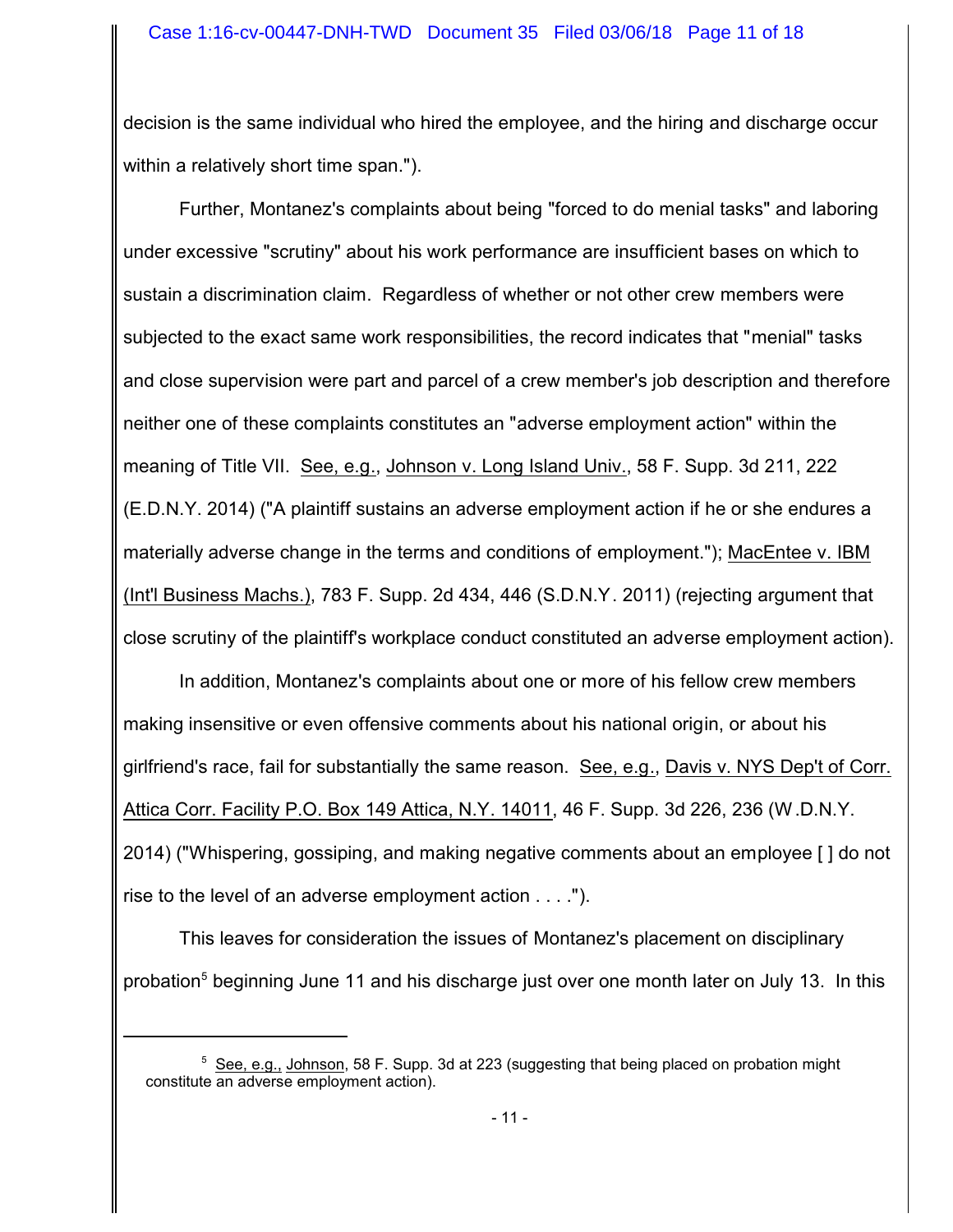#### Case 1:16-cv-00447-DNH-TWD Document 35 Filed 03/06/18 Page 12 of 18

case, the Restaurant has articulated legitimate, nondiscriminatory reasons for both of these adverse employment actions; i.e., plaintiff's repeated violations of the Restaurant's workplace policies. Accordingly, the remaining question is whether plaintiff can demonstrate that these stated reasons are a mere pretext to mask some form of discriminatory animus. See Howard v. MTA Metro-North Commuter R.R., 866 F. Supp. 2d 196, 205 (S.D.N.Y. 2011) ("Second Circuit case law makes clear that a court may simply assume that a plaintiff has established a prima facie case and skip to the final step in the McDonnell Douglas analysis, as long as the employer has articulated a legitimate, nondiscriminatory reason for the adverse employment action."); see also Bader v. Special Metals Corp., 985 F. Supp. 2d 291, 313 (N.D.N.Y. 2013) (Kahn, J.) (adopting same approach in an effort to "avoid redundancy").

This kind of showing can be made "either directly by persuading the court that a discriminatory reason more likely motivated the employer or indirectly by showing that the employer's proffered explanation is unworthy of credence." Campbell v. Cellco P'ship, 860 F. Supp. 2d 284, 302 (S.D.N.Y. 2012) (citation omitted); see also St. Mary's Honor Ctr. v. Hicks, 509 U.S. 502, 509 (1993) ("[R]ejection of the defendant's proffered reasons will *permit* the trier of fact to infer the ultimate fact of intentional discrimination.").

For instance, "[a] discrimination claimant may show pretext by demonstrating such weaknesses, implausibilities, inconsistencies, incoherences, or contradictions in the employer's proffered legitimate reasons for its action that a reasonable factfinder could rationally find them unworthy of credence and hence infer that the employer did not act for the asserted non-discriminatory reasons." Bombero v. Warner-Lambert Co., 142 F. Supp. 2d 196, 203 n. 7 (D. Conn. 2000) (citations omitted).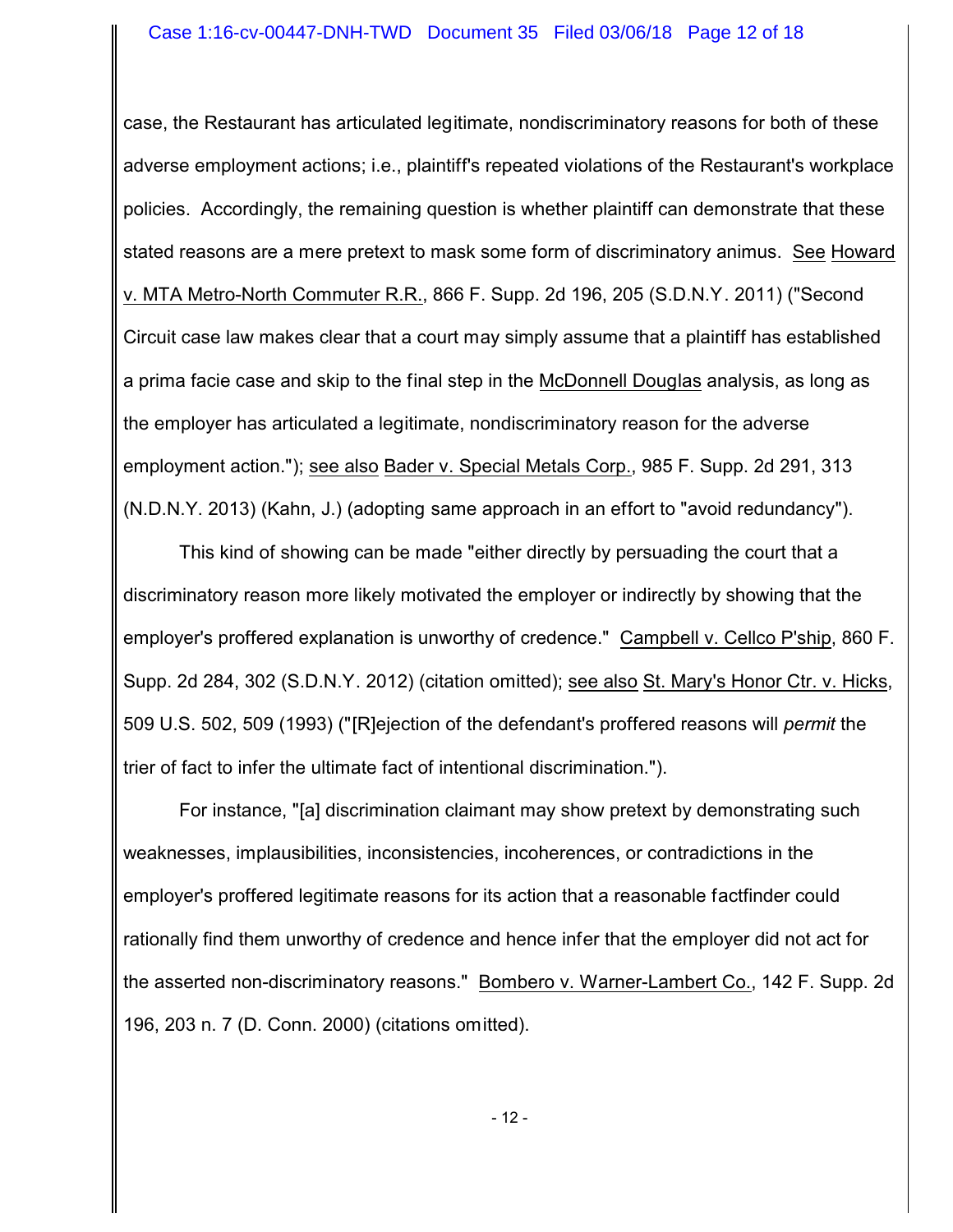#### Case 1:16-cv-00447-DNH-TWD Document 35 Filed 03/06/18 Page 13 of 18

Importantly, "courts must take a "case-by-case approach" and examine "the entire record to determine whether the plaintiff could satisfy his 'ultimate burden of persuading the trier of fact that the defendant intentionally discriminated against the plaintiff.'" Tu Ying Chen v. Suffolk Cty. Cmty. Coll., 2017 WL 2116701, at \*6 (E.D.N.Y. Mar. 31, 2017) (quoting Schnabel v. Abramson, 232 F.3d 83, 90 (2d Cir. 2000)).

After reviewing the parties' submissions, this is a showing Montanez simply cannot make. Even resolving the few factual disputes in his favor for purposes of this motion, no reasonable jury could conclude that unlawful discrimination played a motivating role in the Restaurant's decision to place plaintiff on probation and, when he failed to reform his behavior, to terminate him.

Notably, Montanez admits to violating several policies, including the policy against smoking on duty and the policy against eating Restaurant food on duty. Equally notable is the fact that plaintiff's complaints about Schaub were transmitted to Mead, a manager who made independent decisions about whether to take disciplinary action against plaintiff. According to plaintiff's own submissions, Mead was someone with whom plaintiff stated he "was cool"; i.e., a person with whom plaintiff had no problems or other issues. Simply put, no jury could conclude that the progressive, repeated discipline meted out under the circumstances present in this case was a pretext for discriminatory animus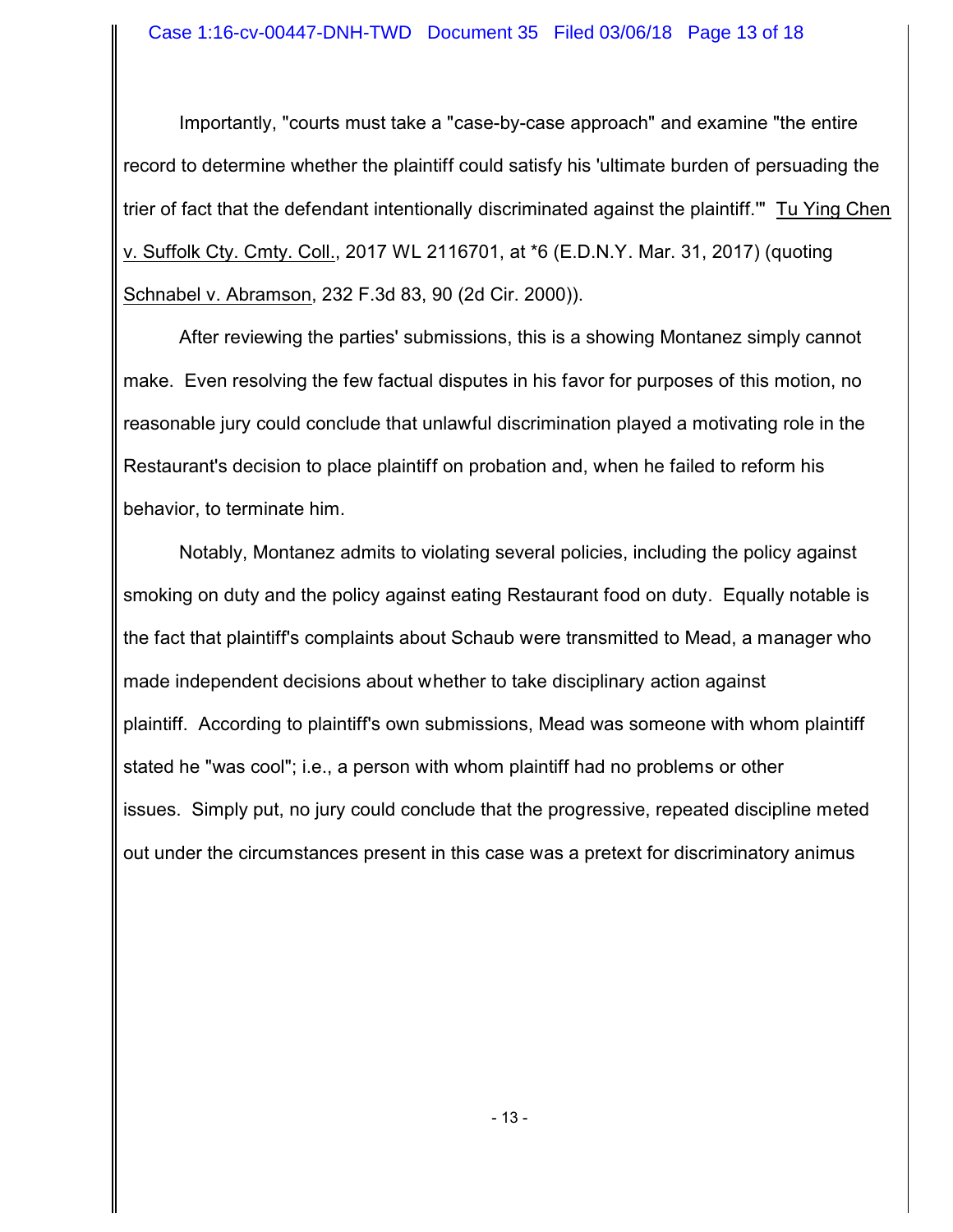attributable to plaintiff's employer.<sup>6</sup> Accordingly, plaintiff's discrimination claim (First Cause of Action) must be dismissed.

# **B. Title VII Sexual Harassment** (Second Cause of Action)

Montanez complaint also asserts a discrimination claim based on being "sexual[ly]

harassed because of [his] sex."

"[T]he kinds of workplace conduct that may be actionable under Title VII . . . . include

'[u]nwelcome sexual advances, requests for sexual favors, and other verbal or physical

conduct of a sexual nature.'" Redd v. N.Y. Div. of Parole, 678 F.3d 166, 175 (2d Cir. 2012)

(quoting Meritor Savings Bank, FSB v. Vinson, 477 U.S. 57, 65 (1986)).

When evaluating this kind of claim, a court must consider all of the circumstances,

including:

[t]he frequency of the discriminatory conduct; its severity; whether it is physically threatening or humiliating, or a mere offensive utterance; and whether it unreasonably interferes with an employee's work performance. The effect on the employee's psychological well-being is, of course, relevant to determining whether the plaintiff actually found the environment abusive. But while psychological harm, like any other relevant factor, may be taken into account, no single factor is required.

Redd, 678 F.3d at 175 (quoting Harris v. Forklift Sys., Inc., 510 U.S. 17, 23 (1993)).

Upon review, Montanez cannot sustain this kind of Title VII claim. Plaintiff complains

that on one occasion Schaub "asked him if he wanted to go out with her," on another

 $6$  According to plaintiff's own deposition testimony, the Restaurant's crew members and managers were from a diverse ethnic background. For instance, one of the other male crew members was "Dominican," and another was "Puerto Rican," as were plaintiff and Collazo–Nieves. In the absence of any indication that fellow class members were also somehow treated unfavorably, a plaintiff asserting national origin discrimination faces a particularly high hurdle in claiming a causal connection to his protected class under those circumstances. Cf. Dellaporte v. City Univ. of N.Y., 998 F. Supp. 2d 214, 227 (S.D.N.Y. 2014) ("It is difficult to imagine how an equally racially balanced workplace could give rise to an inference of discriminatory animus.").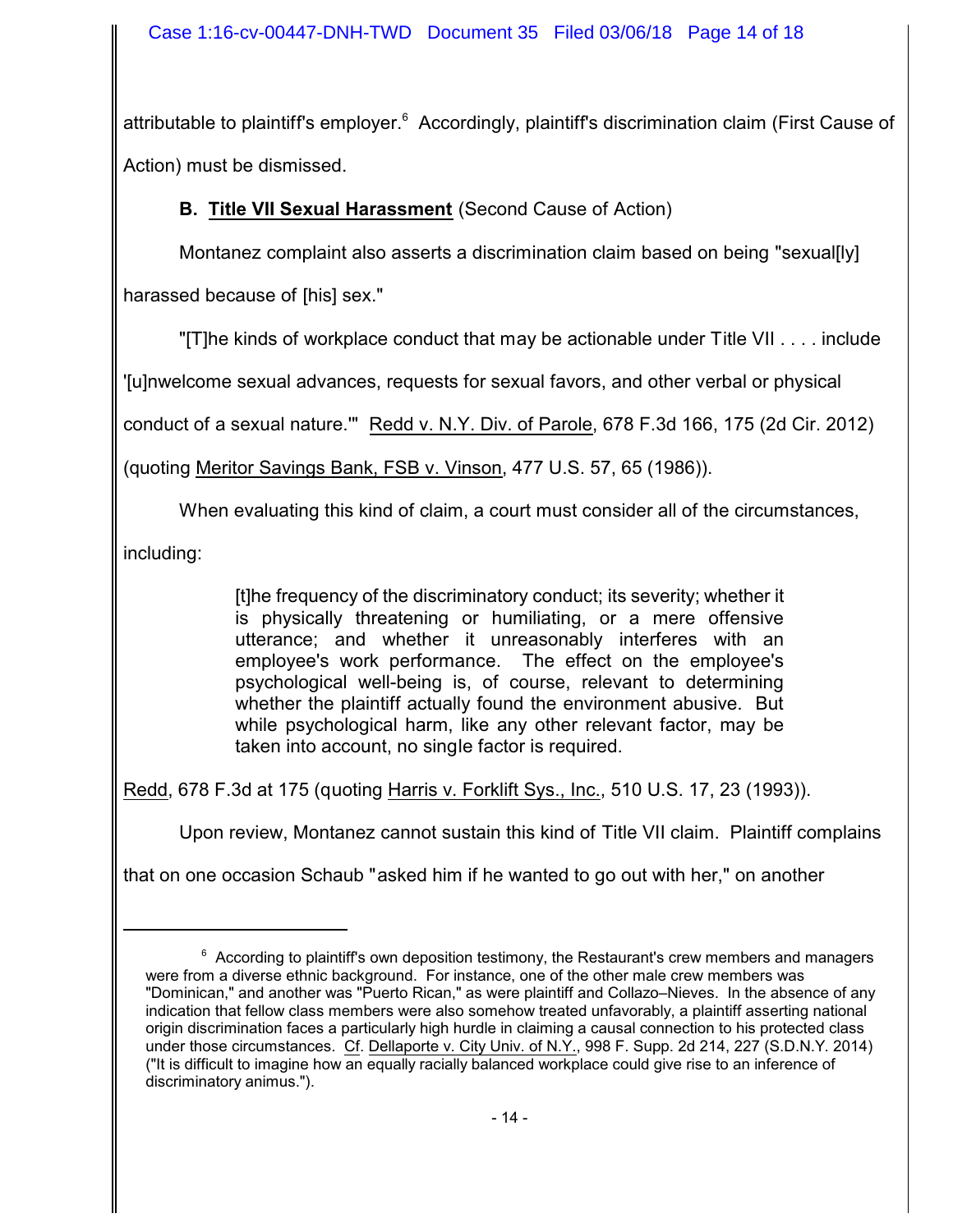occasion told him "she liked Spanish guys," and on a third occasion made a sexually suggestive comment about whether plaintiff could handle the fact there were several women in the workplace. Plaintiff further claims that Schaub and Collazo–Nieves called him a "fake Puerto Rican" and accused him of "want[ing] to be black." Finally, plaintiff claims that Schaub and Collazo–Nieves frequently engaged in conversation of a sexual nature.

Although Schaub exercised some supervisory responsibility at the Restaurant, Montanez has not described anything beyond some suggestive remarks that he quickly rebuffed. Murphy v. BeavEx, Inc., 544 F. Supp. 2d 139, 150 (D. Conn. 2008) ("Simple teasing, offhand comments, and isolated incidents . . . will not amount to discriminatory changes in the terms and conditions of employment sufficient to meet the threshold of severity or pervasiveness.").

Further, the record indicates that when Montanez communicated his complaints about Schaub (and in particular, the May 5 incident) to Mead, the manager determined that *both* parties had overreacted and attempted to take corrective action going forward. Considered individually or in the aggregate, no reasonable juror could conclude that "a reasonable employee would have found the abuse so pervasive or severe as to alter [plaintiff's] working conditions." Redd, 678 F.3d at 176. Accordingly, plaintiff's sexual harassment claim (Second Cause of Action) must be dismissed.

# **C. Title VII Retaliation** (Third Cause of Action)

Montanez's complaint also claims that the Restaurant retaliated against him "because [he] filed a complain[t] with the Division of Human Rights."

As with discrimination claims, on summary judgment "[c]laims of retaliation for engaging in protected conduct under Title VII . . . are examined under the McDonnell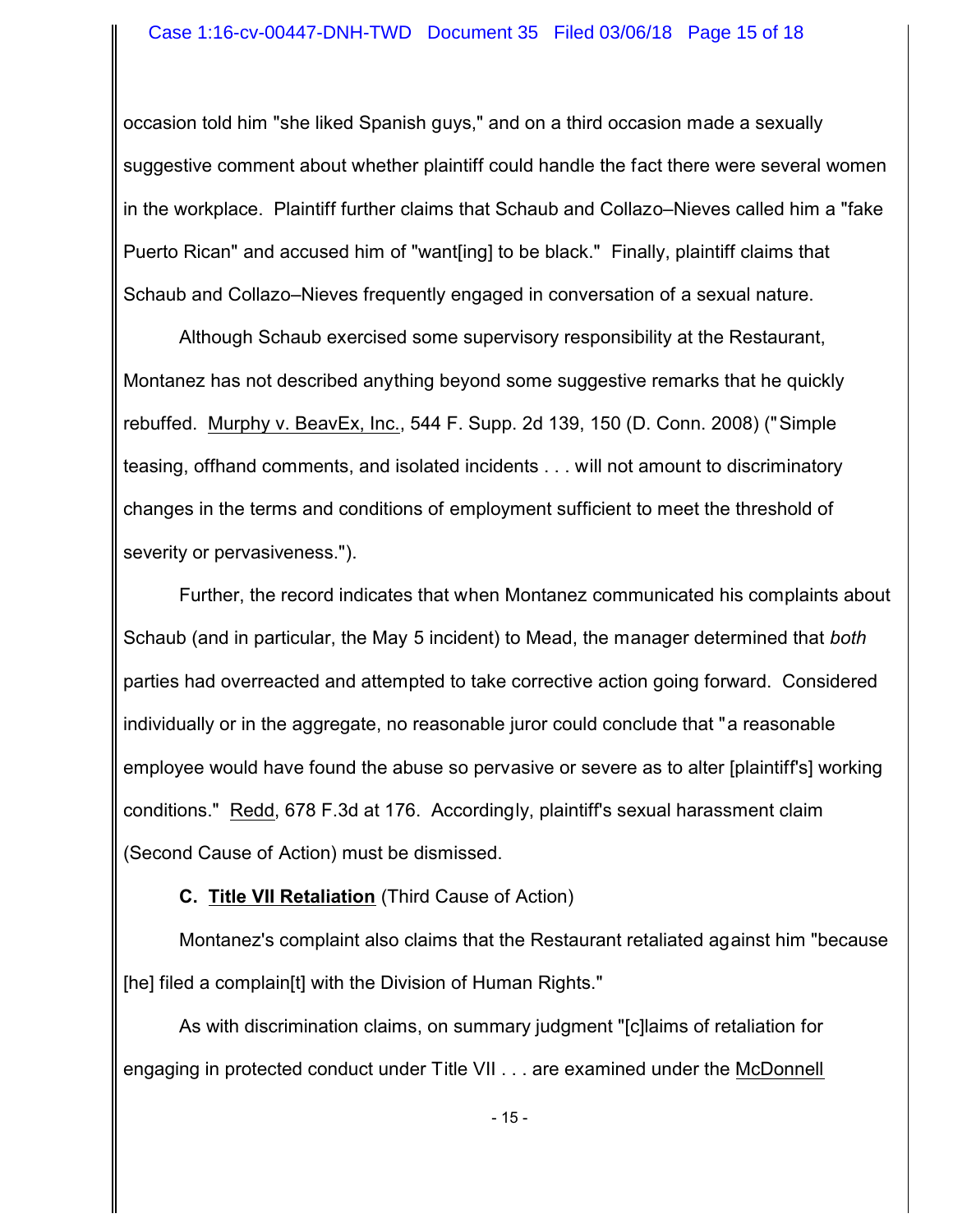Douglas burden shifting test." Joseph v. Owens & Minor Distrib., Inc., 5 F. Supp. 3d 295, 315 (E.D.N.Y. 2014) (footnote, citation, and explanatory parenthetical omitted).

A retaliation plaintiff must first establish a prima facie case by showing that: (1) he participated in a protected activity; (2) the defendant knew of the protected activity; (3) he suffered an adverse employment action; and (4) a causal connection exists between the protected activity and the adverse action. Ya-Chen Chen v. City Univ. of N.Y., 805 F.3d 59, 70 (2d Cir. 2015).

If the plaintiff sustains this initial, minimal burden, a presumption of retaliation arises, which the employer may rebut by articulating a legitimate, non-retaliatory reason for the adverse action. Ya-Chen Chen v. City Univ. of N.Y., 805 F.3d 59, 70 (2d Cir. 2015). "If the defendant provides such an explanation, the presumption of retaliation dissipates and the plaintiff must prove that the desire to retaliate was the but-for cause of the challenged employment action." Id. (internal citations and quotation marks omitted).

 As the Restaurant acknowledges, Montanez's May 14 and July 7 DHR complaints obviously constitute protected activity under Title VII. In addition, plaintiff's informal complaints to Mead and Dixon on May 7 and May 22 qualify as well. Amin v. Akzo Nobel Chems., Inc., 282 F. App'x 958, 961 (2d Cir. 2008) ("Informal complaints to management as to discrimination on a basis prohibited by Title VII are protected activity.").

Even so, no reasonable juror could conclude that Mead and/or Dixon's decision to place plaintiff on probation, or the eventual decision to terminate Montanez's employment, bear any causal relationship to any of plaintiff's protected activity, informal or otherwise. On the contrary, virtually all of the record evidence indicates that plaintiff's discipline and termination occurred in response to repeated workplace policy violations.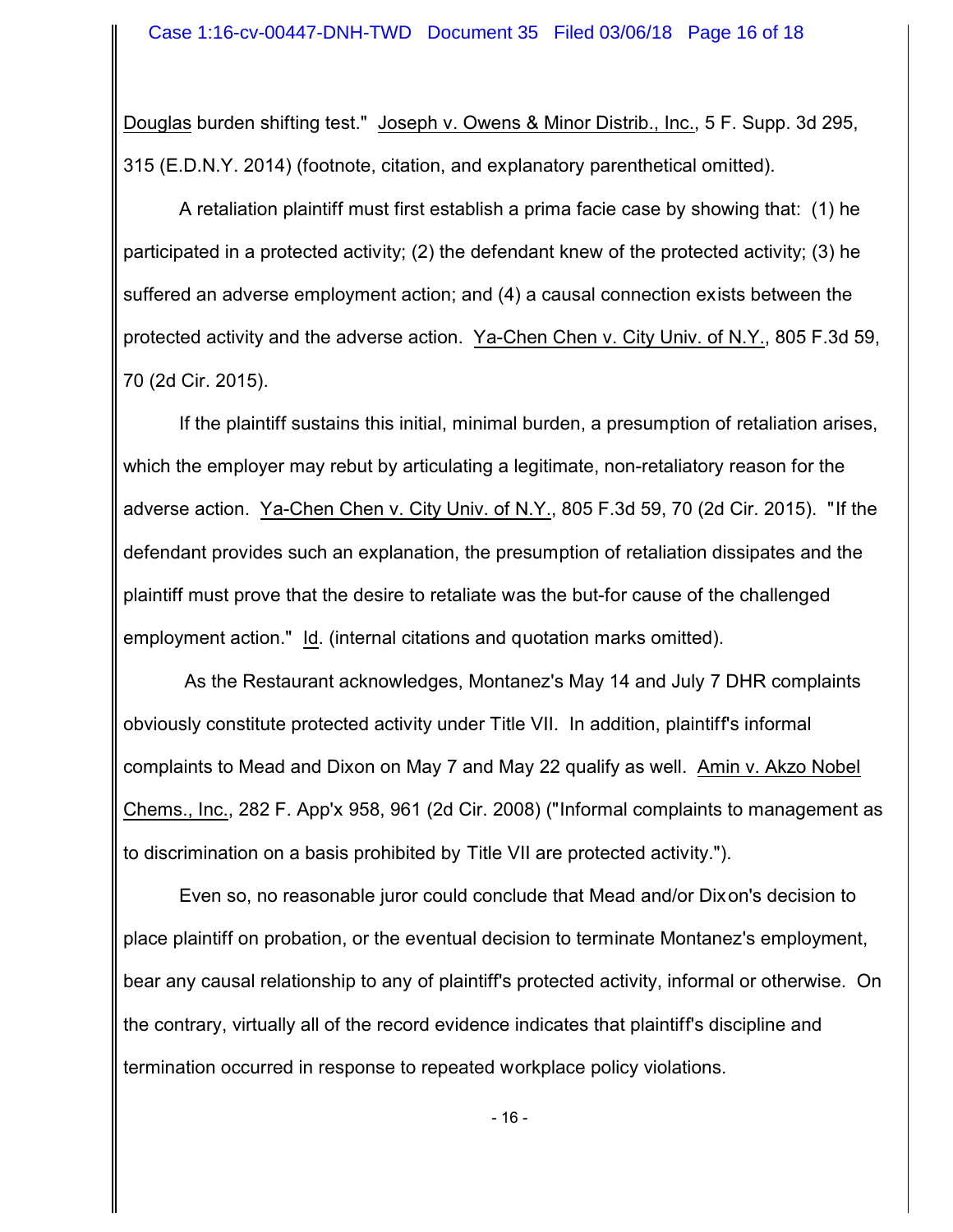At best, Montanez's retaliation claim is based on the temporal proximity between the various events at issue. But the timing of events alone is insufficient to defeat summary judgment. Bush v. Fordham Univ., 452 F. Supp. 2d 394, 417 (S.D.N.Y. 2006). And the facts of this case illustrate why: plaintiff's term of employment reflects a compressed timeline of events where workplace policy violations, instances of progressive discipline, and examples of formal and informal protected activity are all bound up together. In the absence of some manner of additional evidence to suggest possible retaliatory animus, temporality itself cannot stand alone as evidence of causality. Accordingly, plaintiff's retaliation claim must be dismissed.

# **D. Disability Claim**

Although his federal court complaint only identifies the three causes of action discussed above, the Restaurant points out that Montanez's other filings indicate his possible intention to bring a claim for discrimination based on disability. According to plaintiff, Schaub and Collazo–Nieves stopped allowing him to take smoke breaks while he took out the trash after he told them he suffered from depression.

To avoid summary judgment dismissing a disability discrimination claim under the Americans with Disabilities Act ("ADA"), a plaintiff must establish a prima facie case of discrimination by showing that: (1) his employer is covered by the ADA; (2) he suffers from a qualifying disability; (3) he was qualified to perform the essential functions of his job, either with or without a reasonable accommodation; and (4) he suffered an adverse employment because of his disability. Hong Yin v. N. Shore LIJ Health Sys., 20 F. Supp. 3d 359, 372 (E.D.N.Y. 2014).